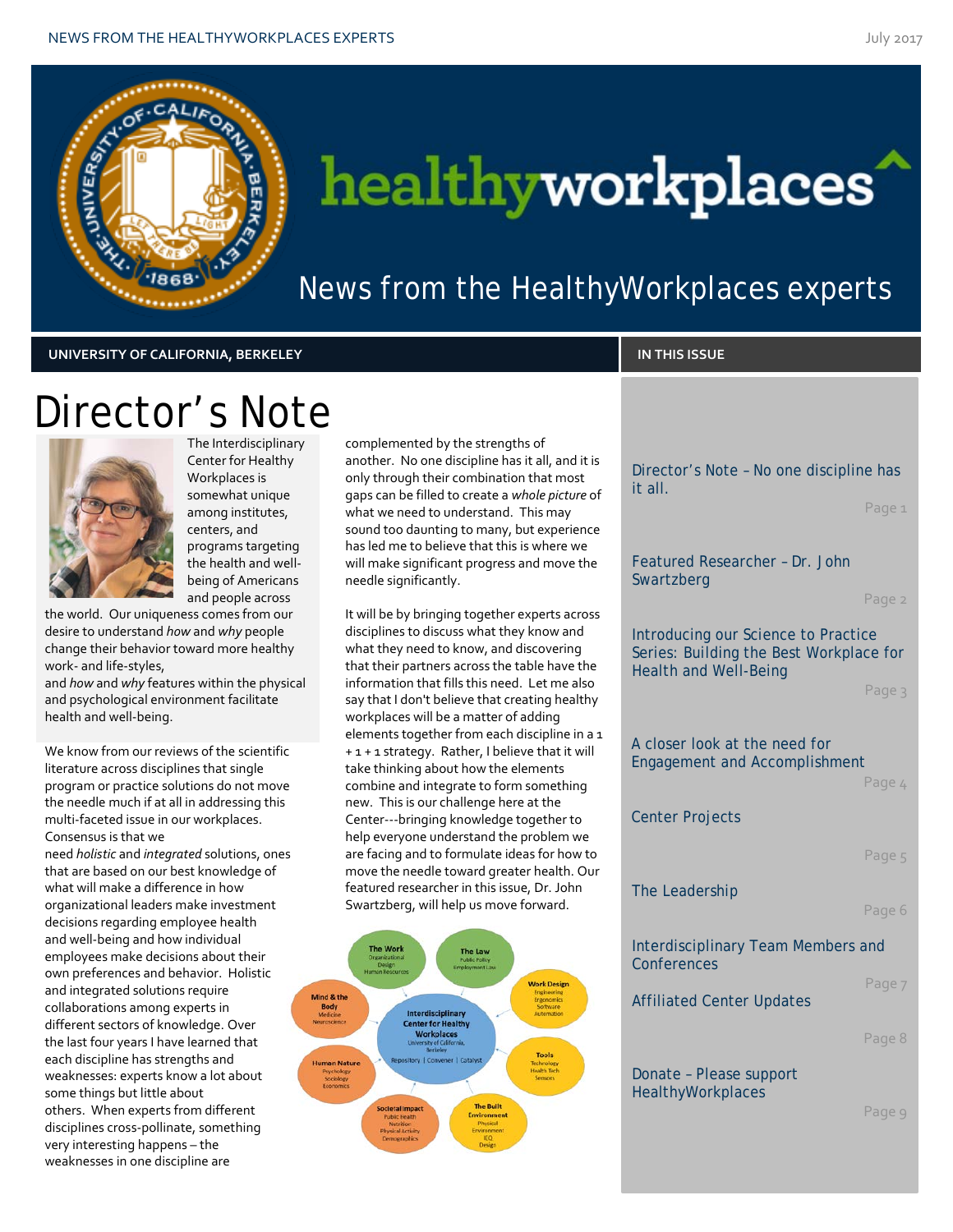### Featured Researcher – Dr. John Swartzberg



This issue, we are pleased to present our featured researcher, John Swartzberg, MD, FACP. Dr. Swartzberg is a clinical professor emeritus at UC Berkeley's School of Public Health, chair of the editorial board chair BerkeleyWellness.com, and director of coverage at the *Berkeley Wellness Letter*  since 2001. He is also past director of the UC Berkeley–UCSF Joint Medical Program.

Dr. Swartzberg spoke at the HealthyWorkplaces Science to Practice: *Building the Best Workplace Conference* on May 4th, where he presented research on workplace health. A webinar of the conference including his lecture will be posted on the HealthyWorkplaces website later this month.

For this newsletter, we interviewed Dr. Swartzberg about the physiological responses to the workplace with an emphasis on stress and sedentary behavior. Dr. Swartzberg provided strong evidence to make the case for crucial workplace interventions.

#### **STRESS**

Humans are biologically adapted to adjust to physical and psychological stressors with a physiological response – a critical mechanism to protect us from real threats, but problematic when the stress is chronic. In fact, chronic stress has been linked to decreased stem cell growth (Mol Psychiatry. 2014 December; 19(12): 1275-1283). Chronic stress is a great concern in the workplace - factors such as lack of insurance, shift work,

long hours, low job control, and organizational injustice (pictured below) are all stressors that the employer can control for better outcomes.

Coupled with chronic stress, workplaces can have a strong influence on resilience of these stressors. Dr. Swartzberg shared research studies indicating that social support is a key factor in developing resilience to stress. In fact, numerous studies reveal that low social support is associated with heightened stress reactivity such as heart rate and blood pressure. Thus, considering building social relationships within the workplace is not just a fun perk– these benefits can be quite profound.



 $1.00$   $1.10$   $1.20$   $1.30$   $1.40$   $1.50$   $1.60$   $1.70$   $1.80$   $1.90$   $2.00$   $2.10$   $2.20$ 

#### **SITTING**

Between long seated commutes, sitting at work, and sitting at meetings, the sedentary nature of jobs have significant health consequences. Of 131 million working days lost to sickness, the largest contributing factor is back, neck, and muscle pain. Given that we know that sedentary behavior is a primary contributor to such musculoskeletal pain, workplace interventions are critical.

What solutions may combat sitting*?* One study researched the efficacy of *5- minute walking breaks every hour* with women at high risk of type 2 diabetes. The results? These breaks reduced postprandial glucose, insulin, and non-esterified fatty acids. Other research indicates a 22% decrease in mortality with just *75- minutes of moderateto-vigorous activity per week*. Also, studies

show that spending time *standing* at the desk (as opposed to sitting) reduces cardiovascular disease, musculoskeletal problems, mental health problems, and mortality.

These studies have major implications for wellness programs and policy. Interventions such a sit-stand desks and walking breaks are proven to improve health and increase productivity.

#### **CONCLUSION**

There's good science behind the idea that modest interventions in the workplace translate into significant health benefits. *HealthyWorkplaces* hopes that our research for Transamerica on wellness programs will encourage empirically validated, healthy interventions in the office.

#### **References**

- J. Goh, J. Pfeer, S. Zenios. Behavioral Science & Policy, Spring 2015
- Curr Diab Rep 2014;14:522) (Med Sci Sports Exerc 2014;46:940–6)
- Mol Psychiatry. 2014 December; 19(12): 1275-1283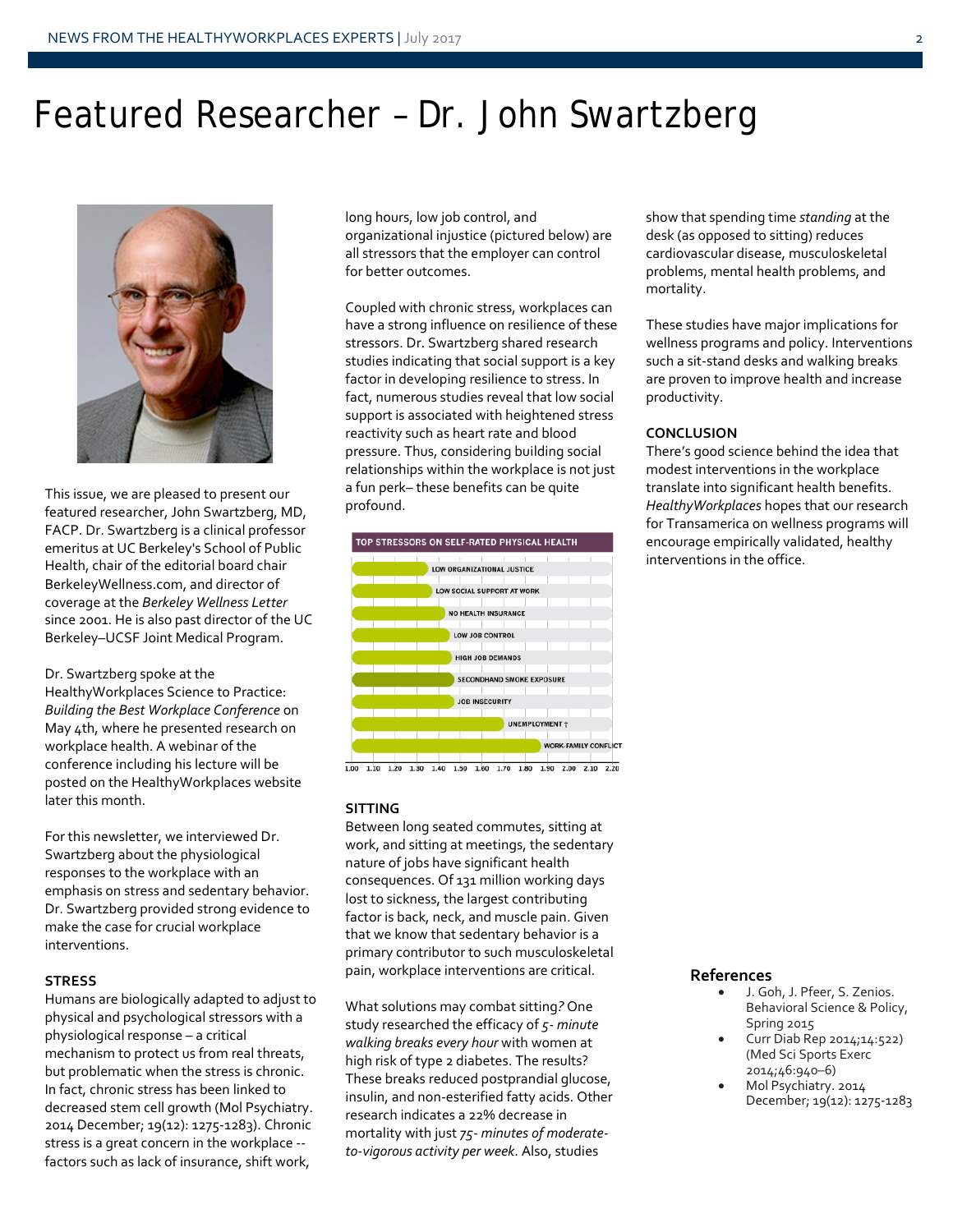### Introducing our Science to Practice Series: Building the Best Workplace for Health and Well-Being

A large part of our mission is bringing experts together and sharing knowledge across disciplines and to the public. We recently had a chance to fulfill that part of our mission when we held our first conference in our new "Science to Practice" series. This day-long conference centered on research and issues around the built environment and health and well-being. It was well-received, with 8 speakers and over 50 in attendance from various disciplines. The conference speakers' slides and transcript from the presentations will be available on our website in webinar form and book form this fall. In this section, we give a short summary of the speaker topics and our plans for future conferences in this series.

Gretchen Gscheidle from Herman Miller spoke on "Building for Well-Being and Productivity: What Choices?" Gscheidle focused on the office design and features that are within the office environment, touching on topics from open office layout and cubicles to ergonomics and chairs. Gscheidle presented on Herman Miller's international research on their Living Office design, concluding that planning offices for the people in them and with their feedback greatly improves their fundamental human needs, their satisfaction with the workplace, and their well-being.

Sally Augustin from Design with Science spoke on "Designing for the Right Emotions." As an environmental psychologist, Augustin presented from the perspective of how your work environment affects your emotional experience. There are five factors which influence the emotional experience: fundamental, universal processing; individual place experience or history; group culture; national culture; and personality. Augustin explained that when designing work environments, we can create the experience we want employees to have because we know how people in general respond to their environment.

Kevin Kelly from the General Services Administration (GSA) and Gervais Tompkin from Gensler were on a panel speaking about "Evaluating What a Workplace Feels Like." Kelly presented on his experience working for the GSA's Total Workplace Program using their facilities design scorecards to assess

workplace environments. Kelly talked through how the GSA defined a successful, quality environment based on organization needs and individual needs.

Tompkin presented on going beyond "doing no harm" in building design to promoting more than just the physical aspects of health and well-being. Gensler's big finding from their workplace performance survey showed that great workplace design drives creativity and innovation. Tompkin suggested that technology, retail, and education will have a large role to play in the future of work and change the way we design workspaces.

Galen Cranz from UC Berkeley's School of Architecture spoke on "Designing for (Good) Posture and Movement." Cranz described the history of the chair and seating positions, and warned of the association between sitting and increased health risks. Cranz also described how your body responds immediately to sitting on the physiological level – from electrical activity in our legs shutting off, to a decrease in enzymes that break down fat, to a decrease in insulin effectiveness. Cranz suggested that designers rethink the way offices are designed and specifically, the way workstations are designed.

Anthony Ravitz from Google spoke on "Building for People: What Metrics?" Ravitz spoke from the google context of workplaces and their work to design the food, facilities, transportation, health and performance, and security operations that promote health and well-being. Ravitz presented how Google measures buildings (generally using IEQ metrics) and people (developing metrics for focus, collaboration, socialization, and learning). Google has become an industry leader in researching building impact on behavior and developing metrics to understand the impact on health.

John Swartzberg from UC Berkeley School of Public Health and Editor of the Berkeley Wellness Letter spoke on "Avoiding Infectious Diseases, Sedentary Work, and Stress" in the workplace. Swartzberg's research on the built environment centered around how to build or design spaces that would avoid the health risks that lead to short- and long-term negative health. For

example, acute stress and worry can be good for short-term mental functioning and performance, however chronic stress can negatively impact your heart health, immune functioning, and ability to be resilient to stressful events. Swartzberg supplemented Cranz's presentation on sitting and the link to negative health outcomes and recommended designing for activity instead of sedentary behavior. Lastly, the spread of infectious disease can be prevented in the workplace by changing the workspace environment to be optimally ventilated, be less humidity, be adequately spaced, and have no-touch engineering.

Lee Mokri from Byte foods presented on "Little Touches that Matter" that can change behavior in a space. Mokri presented on how the technology Byte foods developed and how their healthy vending machines have a place in the workplace, on campuses, and in public spaces. He described how the convenience of healthy foods make it easy to make healthy choices, and what kind of impact that has on your overall health.

We had participants from Engineering, Ergonomics, Business, Public Health, Medicine, Architecture and Design, Finance, Real Estate, Technology, and Psychology. Our biggest feedback participants gave was that they enjoyed the interactive component of the conference and wanted more discussion to follow up on the ideas and research findings that our speakers shared. Some participants from seemingly unrelated disciplines shared with us that they never realized how applicable the information presented at this conference was to their industry. This is what we like to hear. We know that we can take what is already known from other disciplines to give us a more complete picture of solutions to workplace issues. This conference demonstrated that it can be done.

Thanks to overwhelming positive feedback of this conference, we are scheduling a second conference on the topic of understanding the effects of the workplace on the mind and body. This conference, planned for October, will feature experts in fields such as Culture, Burnout, Medicine, Psychology, and Nutrition.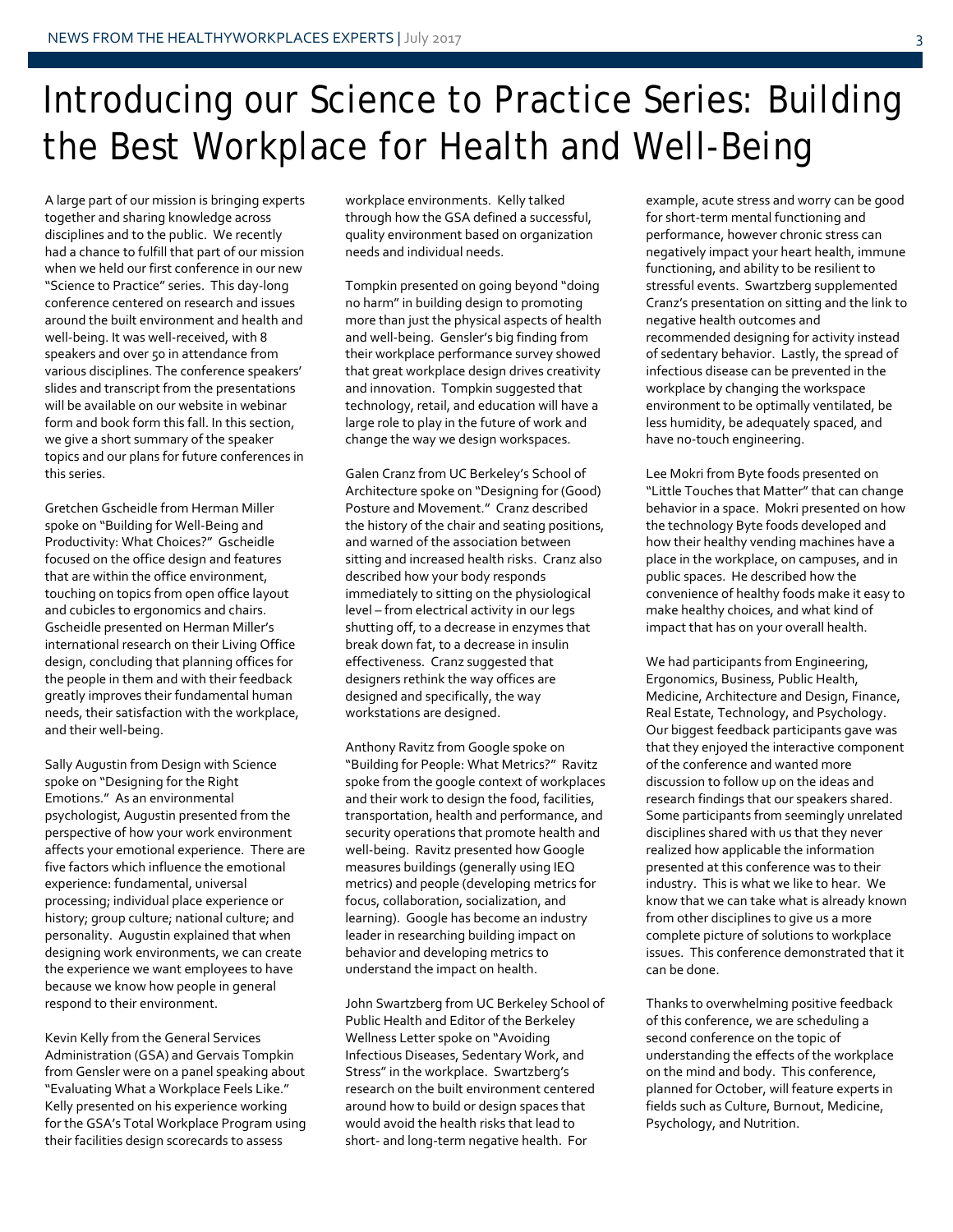### The Psychological States Framework – a closer look at Engagement/Accomplishment

As a result of our extensive and selective literature search, we have constructed a framework of well-being that posits a number of psychological states that correlate with well-being. Positive emotions are a central component of the framework and through which we ultimately experience well-being and build resilience. Positive emotions broaden our capabilities in the present and build social, physical, psychological, and emotional resources for the future. They also buffer us against the harmful effects of stress and help us recover more quickly.

#### Let's look at Engagement and

Accomplishment. What do we know about Engagement and Accomplishment? Promoting these basic needs in the workplace is important as it relates to both health and productivity. Engagement means working in the absence of boredom and feeling committed to your work. It is a state of involvement in and attachment to the

work. Engagement is necessary for employees to complete their tasks, therefore contributing to the productivity of the organization as a whole. Engaged employees are also more committed to the organization making them less likely to leave. Accomplishment is closely linked with Engagement, and in fact contributes to the same sense of involvement and commitment. It is feeling you can complete your work and feeling recognized for your work. These are important needs to fulfill because individuals not only need to be able to deliver an outcome related to their task, but they also need to feel like that work is recognized as something important to the organization so they can invest in the organization.

How is Engagement and Accomplishment related to health? The literature in psychology supports the assertion that engagement and accomplishment are important for mental well-being of

individuals as well as influences productivity of organizations. Engagement also contributes to the physiological component of health by affecting stress levels and health behaviors.

#### So how can engagement and

accomplishment be promoted in the workplace? There are many different ways to foster engagement, from making physical changes to a workplace that helps the user invest in the space, to adding technological features that help the employee do their work more efficiently, to changing the work culture and the job design to promote intrinsic motivators. Promoting Accomplishment can be achieved by introducing things like recognition for employee skills or work, and flexibility with their space or schedule.



*HealthyWorkplaces Psychological States Framework*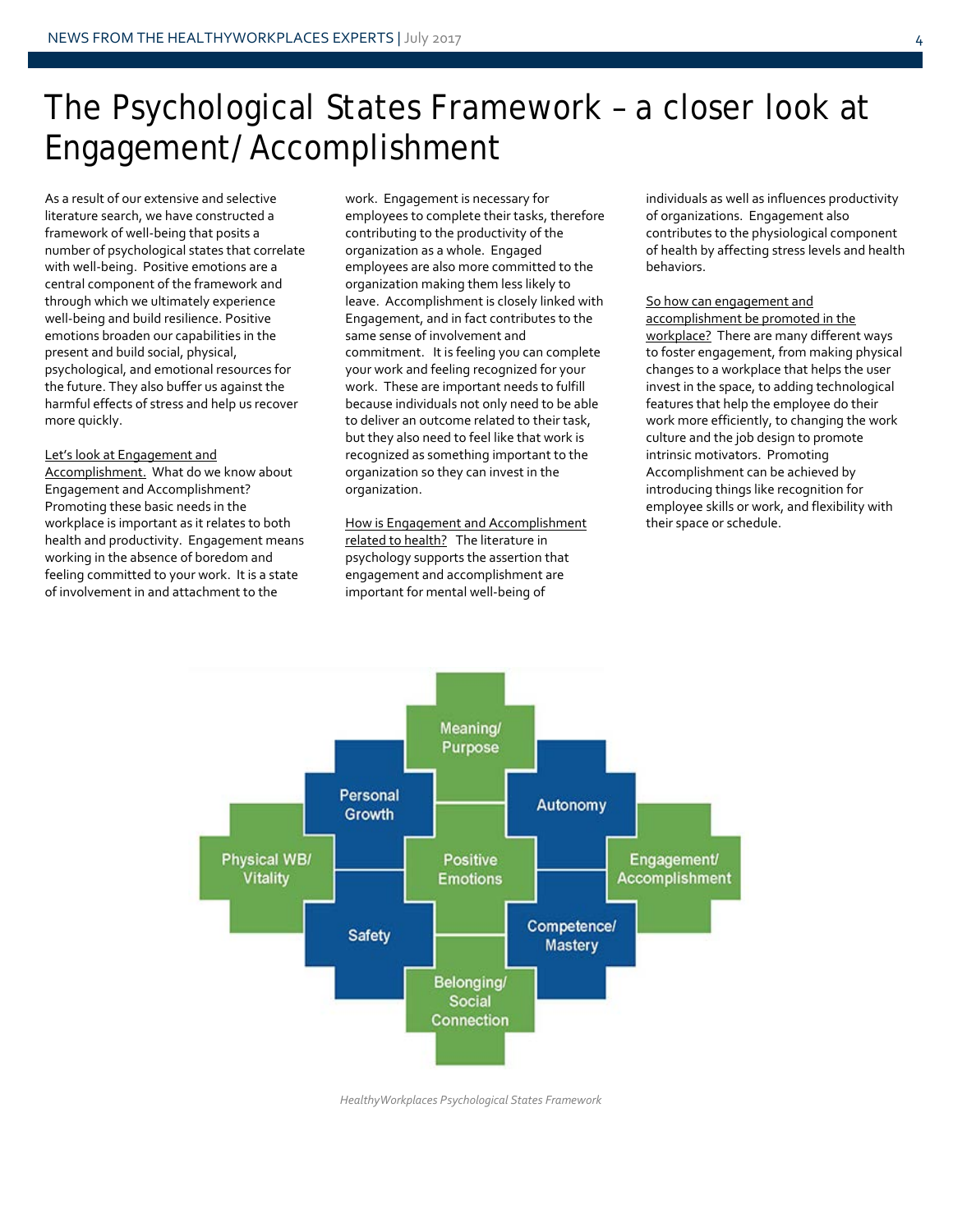### Center Projects

### Investigating Participation in Wellness Programs in Small & Medium Sized Businesses

INVESTIGATORS: CRISTINA BANKS, ISABELLE THIBAU, CAROLYN WINSLOW, PAULINE SIMES, MAX PITTMAN, MIKAELA BURNS, ASTRID ZAMORA, JUSTINE YU The objective is to understand and identify successful determinants of employee engagement and participation in behavior change and wellness programs. The primary outcome of this project is an employer guide for employee engagement in healthy behavior change for small and mediumsized business. This project is being funded by the Transamerica Center for Health Studies.

### Determining Measurement Criteria for Use in Ergonomics and Human Factors Research

INVESTIGATORS: CRISTINA BANKS, ALLISON BAKAMJIAN, QUYNH-TRANG NGUYEN, ISABELLE THIBAU The objective of this project is to create an inventory of scientifically-sound criterion measures for use in human factors/ergonomic research studies. This project is being funded by the Office Ergonomics Research Committee.

### Graduate Student Health & Well-Being

INVESTIGATORS: CRISTINA BANKS, SHELDON ZEDECK, ISABELLE THIBAU, MAX PITTMAN, IRIS ANANTHSET, FRAN KIPNIS

The aim of this project is to collect information on graduate student wellbeing as a function of their study environments. The survey, developed

by HealthyWorkplaces, has been administered to UC Berkeley graduate students campus-wide (except students from the College of Letters and Science and Law School). HealthyWorkplaces will use the results of this survey to understand the current student work environment and examine relationships between this environment and student health and well-being outcomes. Professor Siw Tone Innstrand of Norweigan University of Science and Technology is working to expand to her university in Norway.

### Factors that Support Healthy Universities

INVESTIGATORS: CHRISTINA MASLACH, CRISTINA BANKS, SIW TONE INNSTRAND, CHRISTOPHER LOWENSTEIN, ISABELLE THIBAU, INTERDISCIPLINARY RESEARCH TEAMS

The objective is to create a way to assess the degree to which a university campus embodies a healthy workplace for its students, staff, and faculty, and to provide guidance on how to build or change workplace factors in order to improve the health of those on university campuses. We are analyzing the results of a survey (Knowledge Intensive Work Environment Survey Target) used by a Norwegian intervention program as a tool for promotion of psychosocial factors in the work environment. Visiting scholar and Norwegian University of Science and Technology professor Siw Tone Innstrand is working with HealthyWorkplaces to collect and analyze the survey data.

### Designing for a Healthy Office

### INVESTIGATORS: CAITLIN DECLERCQ, MAX PITTMAN, GALEN CRANZ, CRISTINA BANKS, ISABELLE THIBAU The objective is to explore new ways of designing workspace from the perspective of psychological impact. HealthyWorkplaces hosts focus groups to gather information on what elements to build into work environments that will promote certain drivers of health and well-being.

### How the Built Environment Supports Worker Health and Productivity

INVESTIGATORS: MAX PITTMAN, SALLY AUGUSTIN, CRISTINA BANKS The objective is to summarize physical environmental factors within the built environment literature that impact employee health status and important organizational outcomes (e.g. creativity, performance).

### Physiological Impact of Everyday Work Environments

### INVESTIGATORS: JOHN SWARTZBERG, INES IVANOVIC

The project aims to explore the physiological effects of the workplace in the four domains of stress, physical activity, nutrition, and infectious disease. Connecting the existing literature in these four areas of health to behaviors, environments and situations in the workplace will illuminate how they can jeopardize or conversely how they may enhance the well-being of those involved.

FOR MORE DETAILS about ongoing and completed projects, visit our projects page -

[http://healthyworkplaces.berkeley.edu/p](http://healthyworkplaces.berkeley.edu/project/) [roject/](http://healthyworkplaces.berkeley.edu/project/)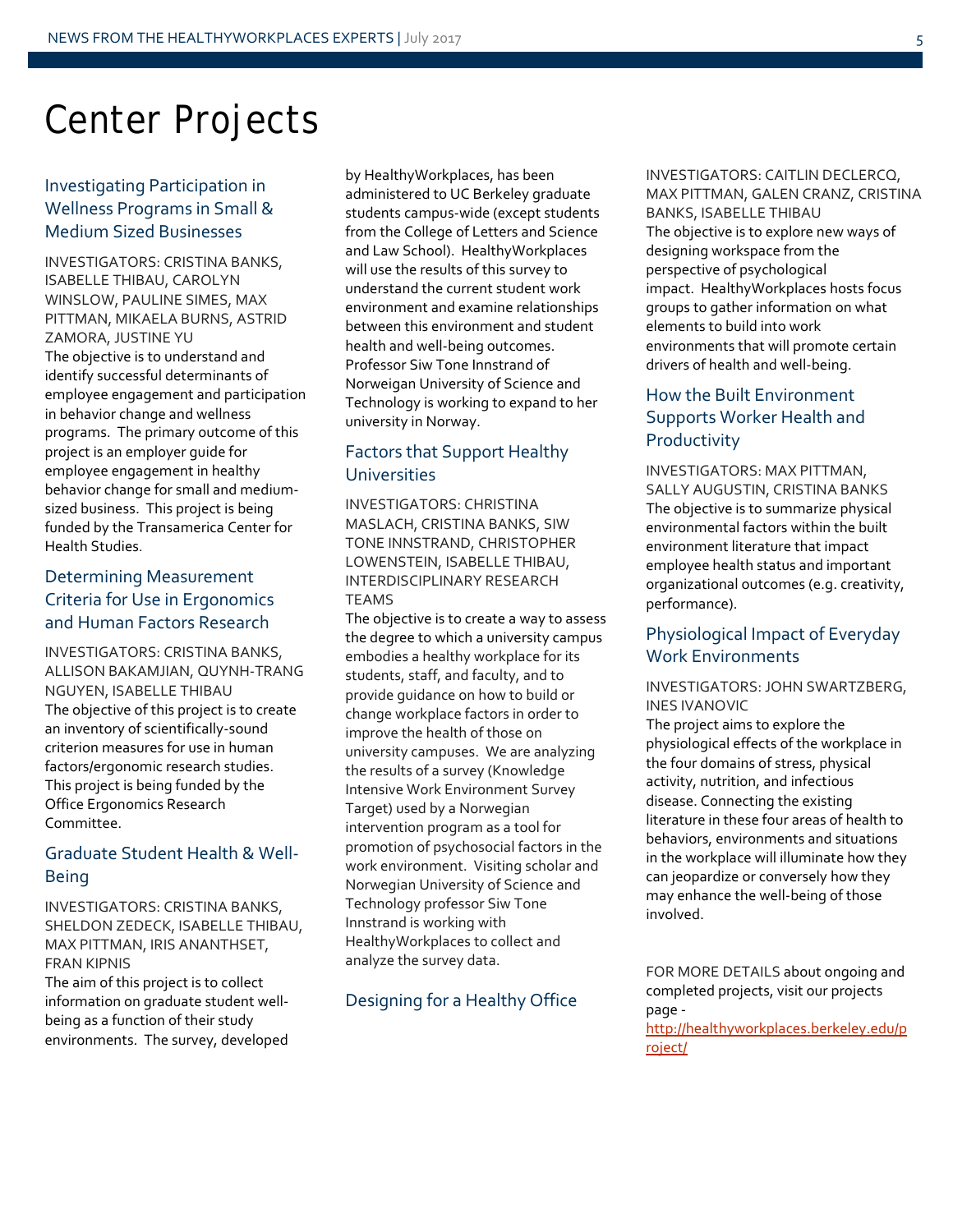### **ASSOCIATED CENTERS**

*The following organizations support HealthyWorkplaces' mission by providing operational support, collaborating on research, or providing expert consultation.*

### **THE CENTER FOR INFORMATION TECHNOLOGY RESEARCH IN THE INTEREST OF SOCIETY (CITRIS)**

**INSTITUTE FOR RESEARCH ON LABOR AND EMPLOYMENT (IRLE)**

**THE CENTER FOR OCCUPATIONAL AND ENVIRONMENTAL HEALTH (COEH)**

**LABOR OCCUPATIONAL HEALTH PROGRAM (LOHP)**

**CENTER FOR THE BUILT ENVIRONMENT** 

**THE BERKELEY POPULATION CENTER**

### **THE BERKELEY FOOD INSTITUTE**

**THE GREATER GOOD SCIENCE CENTER**

**BERKELEY WELLNESS LETTER**

```
NUTRITION POLICY INSTITUTE
```
**HEALTH RESEARCH FOR ACTION**



### The Leadership

### Cristina Banks, PhD



Dr. Banks is Director of the Interdisciplinary Center for Healthy Workplaces. In collaboration with Dr. Sheldon Zedeck, Dr. Banks leads a team of 30

researchers spanning multiple disciplines and 20+ affiliates in collecting and integrating known scientific findings and creating new research programs to advance our knowledge in this area. Dr. Banks brings her 35 years of experience in consulting and studies of work and organizational processes to the Interdisciplinary Team.

### Sheldon Zedeck, PhD



Dr. Zedeck, Associate Director of the Interdisciplinary Center for Healthy Workplaces, Professor Emeritus of Psychology and former Vice Provost of Faculty

for UCB, has nearly 50 years of experience as an academic and practitioner focused on workplace issues. He has published research on a variety of topics including employment discrimination, work/life balance, performance management, and employment law compliance.

### Isabelle Thibau, MPH



Isabelle Thibau is a Researcher for HealthyWorkplaces. Her interests lie in public health nutrition, physical activity, and in understanding

lifestyle factors that affect health and human behavior. She leads several research projects and initiatives at the center. Formerly, Isabelle worked for three years for the National Institute on Drug Abuse as a policy analyst and science writer. She received her MPH at the University of California, Berkeley in 2016, and received her BS in Chemistry and BA in French from The College of William & Mary in 2011.

#### Max Pittman



Max is a junior researcher for **HealthyWorkplaces** and the Center for the Built Environment. He is a recent Berkeley Psychology graduate interested

in how psychological well-being and performance can be improved by physical design interventions. His goal is to discover easy and efficient ways to improve spaces, and to create a new occupant-centered standard in office design. He is enrolled in a doctoral program at the University of Victoria beginning Fall 2017.

### Pauline Simes



Pauline Simes is a fourth-year undergraduate at UC Berkeley studying psychology. She joined HealthyWorkplaces October 2016 as a research assistant.

She has a particular interest in understanding how policy in the workplace can create a community of health and wellbeing, or lack thereof. Pauline is also research assistant for the Social Research on Healthcare group at UC Berkeley where she studies the trajectory of patients with complex chronic illness in the medical industry.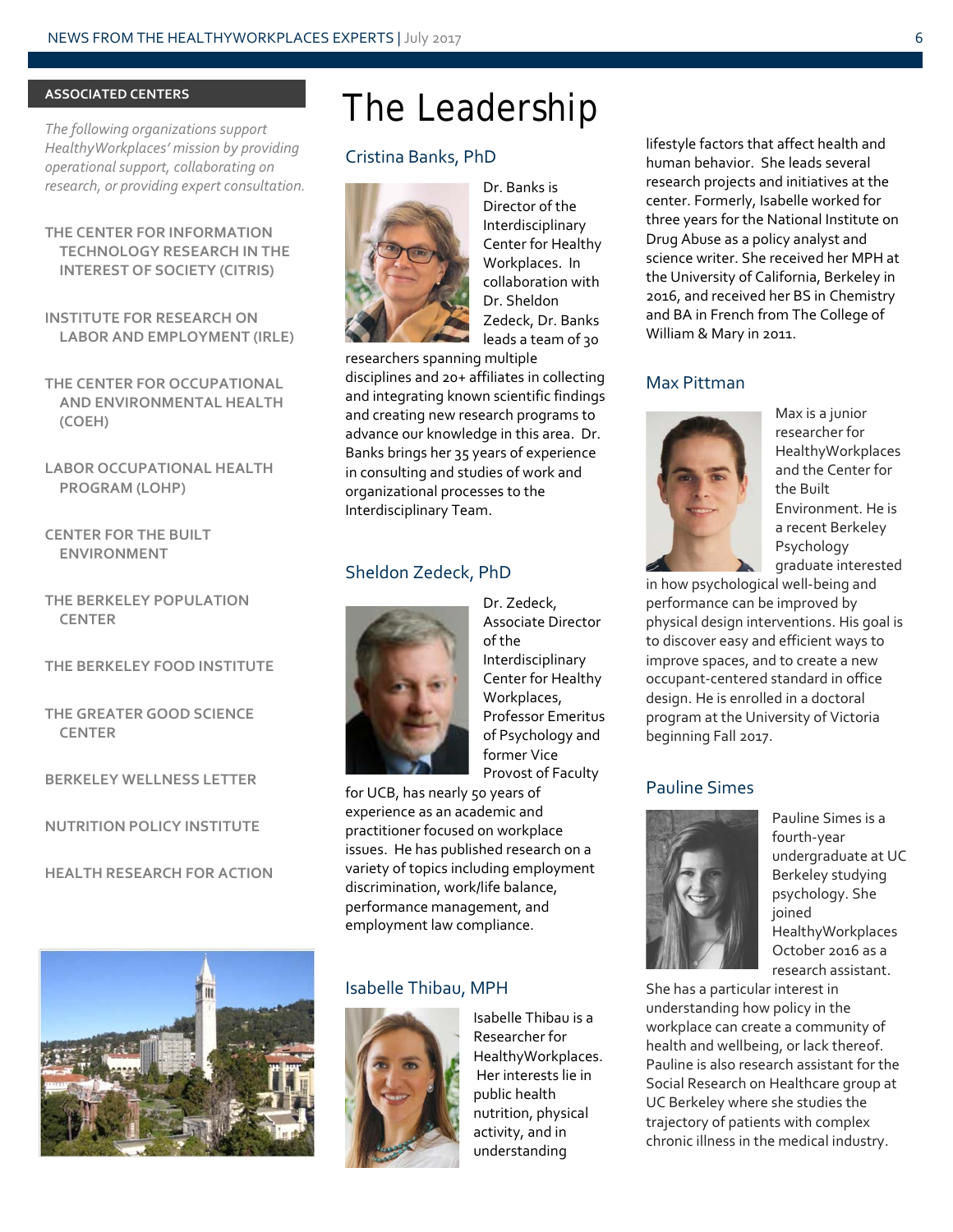### Interdisciplinary Team

The HealthyWorkplaces team members collaborate to develop and research the most effective workplace elements and practices that promote worker health and well-being. Team members also collaborate to integrate these elements for more effective and sustained positive outcomes in workers and organizations.

- Arthur Giacalone, PhD; Consulting Expert
- Michael Pearn, PhD; Consulting Expert
- Caitlin DeClercq, MS; UC Berkeley College of Environmental Design
- ❖ Isabelle Thibau, MPH; UC Berkeley HealthyWorkplaces
- Christina Maslach, PhD; UC Berkeley Department of Psychology
- David Lindeman, PhD; UC Berkeley Center for Information Technology Research in the Interest of Society, Center for Technology and Aging
- David Rempel, MD, PhD; UC Berkeley Department of Bioengineering; UCSF Department of Medicine
- Ed Yelin, PhD; UCSF School of Medicine
- Gail Brager, PhD; UC Berkeley College of Environmental Design, Center for the Built Environment
- Galen Cranz, PhD; UC Berkeley College of Environmental Design
- Gervais Tompkin, AIA, LEED AP; Gensler
- Jane Mauldon, PhD; UC Berkeley Goldman School of Public Policy
- John Swartzberg, MD, FACP; UC Berkeley School of Public Health; UCSF School of Medicine
- ❖ Ken Jacobs; UC Berkeley Labor Center
- ❖ Kristine Madsen, MD, MPH; UC Berkeley School of Public Health
- Laura Stock, MPH; UC Berkeley Labor Occupational Health Program
- ◆ Max Pittman; UC Berkeley HealthyWorkplaces
- ❖ Sally Augustin, PhD; Design with Science
- ❖ Siw Tone Innstrand, PhD; Norwegian University of Science and Technology
- Stefano Schiavon, PhD; UC Berkeley Center for Built Environment
- Stephen Shortell, PhD, MPH, MBA; UC Berkeley School of Public Health
- Sylvia Guendelman, PhD, MSW; UC Berkeley School of Public Health

### Conference Presentations Upcoming Conferences



**May 3rd, 2017.** Ed Yelin, PhD, MCP and Cristina Banks, PhD presented a live webinar, Health and Employment: Macro Context and Micro Initiatives. Registration for the webinar can be accessed here: [http://coehce.org/on-line](http://coehce.org/on-line-webinars-yelin-banks.html)[webinars-yelin-banks.html](http://coehce.org/on-line-webinars-yelin-banks.html)



**June 7-10, 2017.** Cristina Banks, Isabelle Thibau, Caitlin Declercq, Siw Tone Innstrand and Sally Agustin presented at the 2017 Work, Stress, and Health Conference in Minneapolis, MN.



#### **October 3-6, 2017.**

Cristina Banks will present at the Seventh International Conference on Health, Wellness, & Society with a focus on New Directions in Health and Wellness.



**October 9-13, 2017**. Cristina Banks will present at the HFES 61sts International Annual Meeting.



**October 25-57, 2017.** Cristina Banks, Caitlin Declercq, and Isabelle Thibau will present at the Understanding Small Enterprises Conference which focuses on Worker Well-Being and Sustainable Business Health.

**November 5-7, 2017** CoreNet Global Summit. The 2017 CoreNet



Global Summits will explore ways you can transcend traditional boundaries through divergence.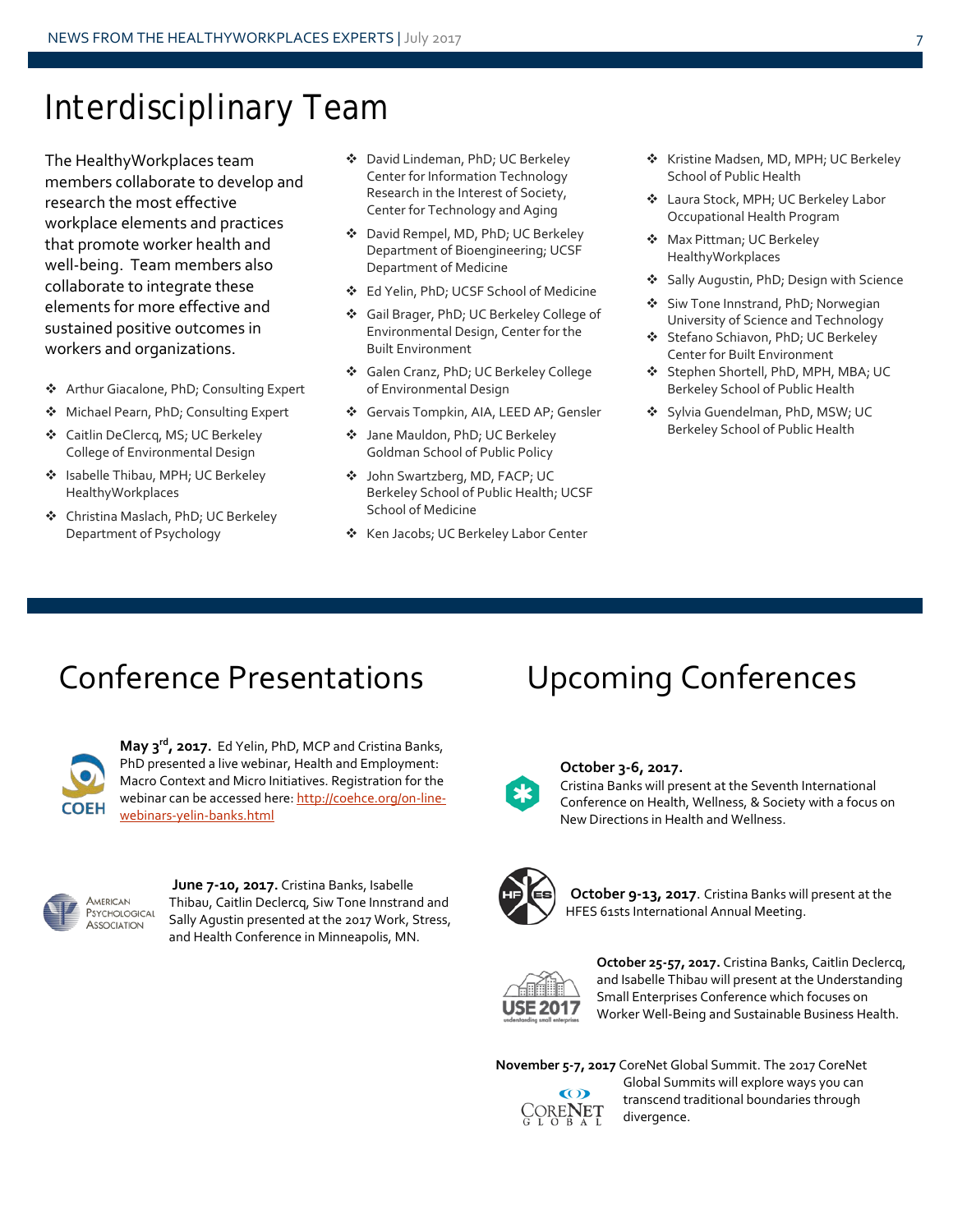## Affiliated Center Updates

### The Center for Information Technology Research in the Interest of Society

Two UC Berkeley undergraduates recently won the Win Lemelson MIT student prize for their creation of an open-source smart add on system for wheelchairs. An article on the award can be found here[: http://citris](http://citris-uc.org/uc-berkeley-undergraduates-win-lemelson-mit-student-prize/)[uc.org/uc-berkeley-undergraduates-win](http://citris-uc.org/uc-berkeley-undergraduates-win-lemelson-mit-student-prize/)[lemelson-mit-student-prize/](http://citris-uc.org/uc-berkeley-undergraduates-win-lemelson-mit-student-prize/)

### Institute for Research on Labor and Employment (IRLE)

Jacqueline Sullivan of IRLE recently released an article on the effects of repealing the ACA to California employees. The article discusses small businesses and self-employed Californians who rely on the ACA. The article can be found here:

[http://laborcenter.berkeley.edu/release-for](http://laborcenter.berkeley.edu/release-for-californias-self-employed-and-small-business-employees-aca-repeal-would-be-a-huge-setback/)[californias-self-employed-and-small](http://laborcenter.berkeley.edu/release-for-californias-self-employed-and-small-business-employees-aca-repeal-would-be-a-huge-setback/)[business-employees-aca-repeal-would-be-a](http://laborcenter.berkeley.edu/release-for-californias-self-employed-and-small-business-employees-aca-repeal-would-be-a-huge-setback/)[huge-setback/](http://laborcenter.berkeley.edu/release-for-californias-self-employed-and-small-business-employees-aca-repeal-would-be-a-huge-setback/)

### Center for Occupational and Environmental Health (COEH)

On Thursday **June 29th** COEH hosted a course titled: *E-Cigarettes: Policy, Toxicology, and Occupational Health and Safety*. The goal of the course is to understand the current landscape of e-cigarette use and policies, identify toxicological of e-cigarettes, and develop an understanding of worker health and safety in these occupational environments. To register for the event, visit [https://www.coehce.org/CourseStatus.awp?](https://www.coehce.org/CourseStatus.awp?&course=17IHF0629) [&course=17IHF0629](https://www.coehce.org/CourseStatus.awp?&course=17IHF0629) In addition, COEH will host a conference

titled: *New Exposure Assessment Methods in Ergonomics* on July 10<sup>th</sup> and 11<sup>th</sup> from 8 AM -5PM. More information here: <http://coehce.org/ergonomics.html>

Labor Occupational Health Program (LOHP)

Jacqueline Sullivan of LOHP recently released an article on the effects of the minimum wage increase in Fresno California. Sullivan discusses the positive and negative consequences of the policy change. The article can be found here:

[http://news.berkeley.edu/2017/01/11/researc](http://news.berkeley.edu/2017/01/11/research-zeroing-in-on-fresno-shows-15-california-minimum-wage-has-big-impact-on-pay-none-on-jobs/) [h-zeroing-in-on-fresno-shows-15-california](http://news.berkeley.edu/2017/01/11/research-zeroing-in-on-fresno-shows-15-california-minimum-wage-has-big-impact-on-pay-none-on-jobs/)[minimum-wage-has-big-impact-on-pay](http://news.berkeley.edu/2017/01/11/research-zeroing-in-on-fresno-shows-15-california-minimum-wage-has-big-impact-on-pay-none-on-jobs/)[none-on-jobs/](http://news.berkeley.edu/2017/01/11/research-zeroing-in-on-fresno-shows-15-california-minimum-wage-has-big-impact-on-pay-none-on-jobs/)

### Center for the Built Environment

In early May, CBE organized a panel on "Technologies that Enhance Occupant Experience" at CBE's industry advisory board meeting. The meeting posed the question of whether controlling indoor spaces with mobile devices is the future of human experience indoors. One of the panelists, Chris Pyke, posted a blog about the topic, which can be found here:

[https://blog.aclima.io/apps-vs-infrastructure-](https://blog.aclima.io/apps-vs-infrastructure-4cc8a2e89582)[4cc8a2e89582](https://blog.aclima.io/apps-vs-infrastructure-4cc8a2e89582)

### The Berkeley Food Institute

The Berkeley Food Institute has published the Foodscape Map! This map provides a snapshot of all food-related initiatives on campus, compiling and showcasing the history, outcomes, and future potential of: UC Berkeley teaching, student and faculty research, student organizations, administrative decisions and initiatives, and dining services and procurement. The map also traces the evolution of food studies and food-related initiatives at UC Berkeley in an effort to highlight opportunities for equityoriented change and meaningful, diverse engagement. The map can be found here: <https://food.berkeley.edu/foodscape/map/>

### Nutrition Policy Institute

Pat Crawford and Wendi Gosliner of the Nutrition Policy Institute have penned an [op](http://wapo.st/2r4ITQR)[ed](http://wapo.st/2r4ITQR) urging changes in public policy to address the threat of caffeine in energy drinks, after the death of a teen last month from overconsumption of caffeine. The op-ed appears in the *Washington Post*, and states: " The government must take steps to reduce caffeine levels allowed in energy drinks; to clearly provide recommendations on safe caffeine consumption for children and adolescents; to ban the marketing of energy drinks to young people of all ages; and to help educate the public on the health risks of high caffeine intake." This topic of caffeine is even pertinent in the workplace, where some places may offer a bottomless supply of energy drinks. Link to the article here: [https://www.washingtonpost.com/opinions/e](https://www.washingtonpost.com/opinions/energy-drinks-are-killing-young-people-its-time-to-stop-that/2017/05/25/6343be9c-3ff8-11e7-9869-bac8b446820a_story.html?utm_term=.29d1894632ca) [nergy-drinks-are-killing-young-people-its](https://www.washingtonpost.com/opinions/energy-drinks-are-killing-young-people-its-time-to-stop-that/2017/05/25/6343be9c-3ff8-11e7-9869-bac8b446820a_story.html?utm_term=.29d1894632ca)[time-to-stop-that/2017/05/25/6343be9c-3ff8-](https://www.washingtonpost.com/opinions/energy-drinks-are-killing-young-people-its-time-to-stop-that/2017/05/25/6343be9c-3ff8-11e7-9869-bac8b446820a_story.html?utm_term=.29d1894632ca) [11e7-9869-](https://www.washingtonpost.com/opinions/energy-drinks-are-killing-young-people-its-time-to-stop-that/2017/05/25/6343be9c-3ff8-11e7-9869-bac8b446820a_story.html?utm_term=.29d1894632ca)

[bac8b446820a\\_story.html?utm\\_term=.29d1](https://www.washingtonpost.com/opinions/energy-drinks-are-killing-young-people-its-time-to-stop-that/2017/05/25/6343be9c-3ff8-11e7-9869-bac8b446820a_story.html?utm_term=.29d1894632ca) [894632ca](https://www.washingtonpost.com/opinions/energy-drinks-are-killing-young-people-its-time-to-stop-that/2017/05/25/6343be9c-3ff8-11e7-9869-bac8b446820a_story.html?utm_term=.29d1894632ca)

### The Berkeley Population Center

Kristen Harknett and Danny Schneider of The Berkeley Population Center recently received a grant from the Department of Labor to study the effects of city ordinances designed to regulate scheduling practices. Additionally, they have a recent award from the Robert Wood Johnson Foundation that looks at the health effects of these practices more broadly. Danny Schneider has grants that are supporting our work on unstable and unpredictable scheduling practices in the retail sector and the effects of exposure to those practices on worker health and wellbeing.